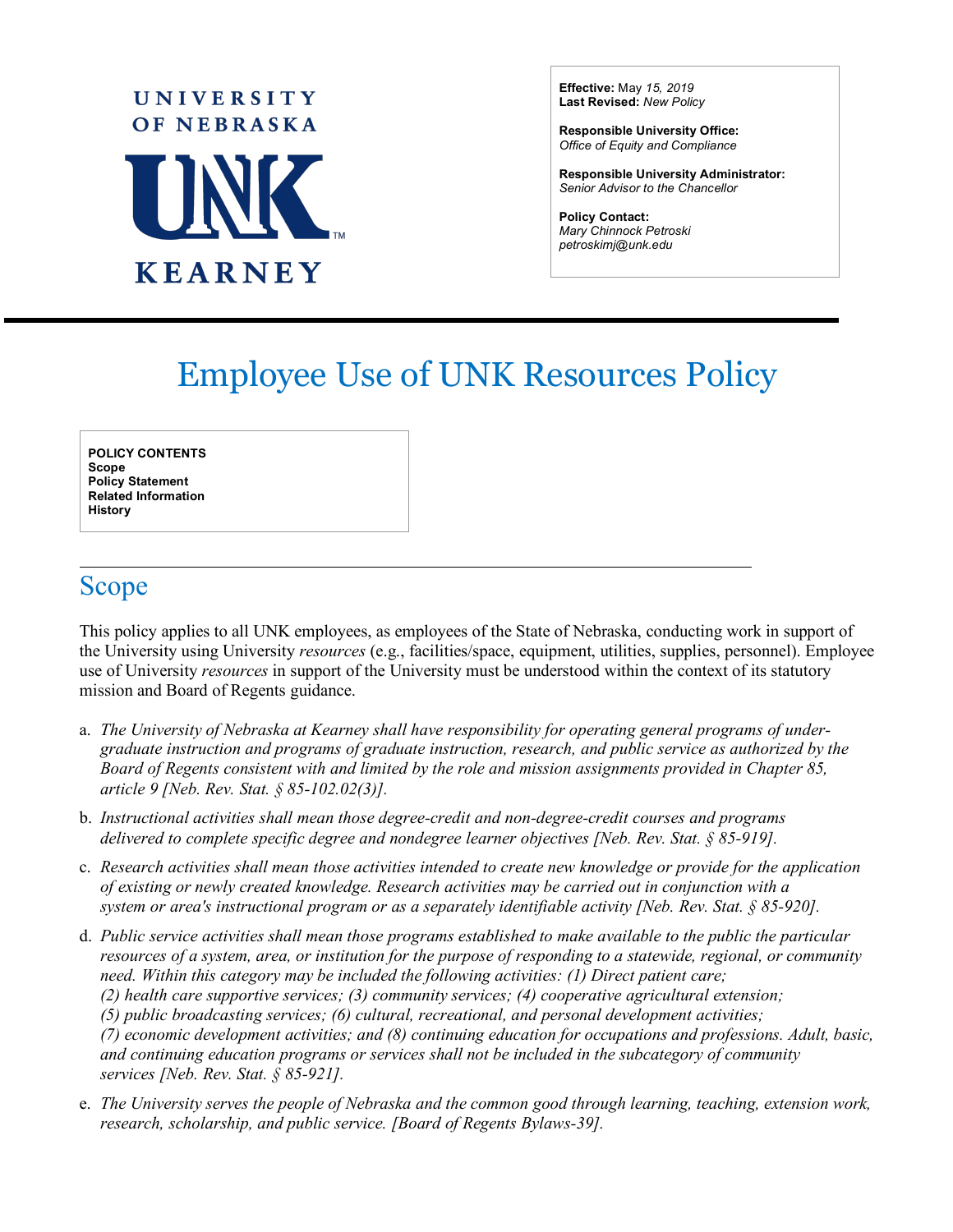#### Policy Statement

*Neb. Rev. Stat. § 49-14, 101.01(02)*: *A public official or public employee shall not use or authorize the use of personnel, resources, property, or funds under his or her official care and control other than in accordance with prescribed constitutional, statutory, and regulatory procedures or use such items other than compensation provided by law, for personal financial gain.*

*Neb. Rev. Stat. § 49-14, 101.03(1): Any use of public resources by a public official or public employee which is incidental or de minimis shall not constitute a violation of section 49-14,101.01 or 49-14,101.02.*

- 1. Regents bylaws require that the University receive "adequate compensation" for outside professional activities performed in University buildings using University equipment or materials. *[RP 3.4.5]*
- 2. While the University has not defined *de minimis* use, for purposes of copyright ownership of Traditional Works of Scholarship it does not regard the provision of an employee's salary, office, usual library resources, usual facilities and equipment, office staff, or personal computers as constituting substantial use of University resources *[University Supported Works RP 4.4.1, section 5b]*. In other contexts, the University uses the IRS definition of *de minimis,* which is any property or service the value of which is so small as to make accounting for it unreasonable or administratively impracticable. [26 USC  $\S 132(e)(1)$ ]
- 3. UNK employees conducting work in support of the University may use University *resources* within the context of UNK's statutory mission and Board of Regents guidance [see *Scope* section on page 1]. This mission-related activity encompasses a multitude of interactions undertaken to serve and benefit the people of Nebraska, e.g., service, outreach, instruction, analysis, and recruitment.
	- a. Departments/Units may develop guidelines which must be approved by the Dean/Unit Supervisor and the Conflict of Interest Committee and must be at least as restrictive as the provisions outlined in Section 3(d) of this Policy.
	- b. Employee use of University *resources* shall be in compliance with established Department/Unit guidelines.
	- c. Offices/Facilities will be maintained in a manner and on a schedule as determined by the Facilities Management and Planning Department. Scheduling/fees must be approved by the Department/Unit and/or the Facilities Management and Planning Department and UNK must be justly compensated for the use of consumable material(s) associated with the activity.
	- d. Provision for employees charging of fees commensurate with professional expertise in the conduct of mission-related work in support of the University:
		- (1) must be clarified in Department/Unit guidelines.
		- (2) must not be for financial gain of faculty or staff.
		- (3) must include reimbursement to the University for any use of University resources that is not *de minimus*.
		- (4) **Note:** [RP-3.4.5] *Specific approval of the Board is required before any members of the full-time professional staff:* 
			- *(a) May be retained to provide professional services outside the University to an individual person, client, company, firm or governmental agency over a time period lasting more than two years.*
			- *(b) May accept professional employment requiring more than an average of two days* (work days) *per month during the period of his or her full-time University employment.*
- 4. All *Covered Persons [*see UNK's *Conflict of Interest and Commitment Policy]* must at least annually complete the Interest and Activity Management Reporting Form for the purpose of disclosure, management and/or elimination of potential conflicts of interest. *Covered Persons* include:
	- *All University employees/officers with delegated signature, purchasing or contracting authority on behalf of the University;*